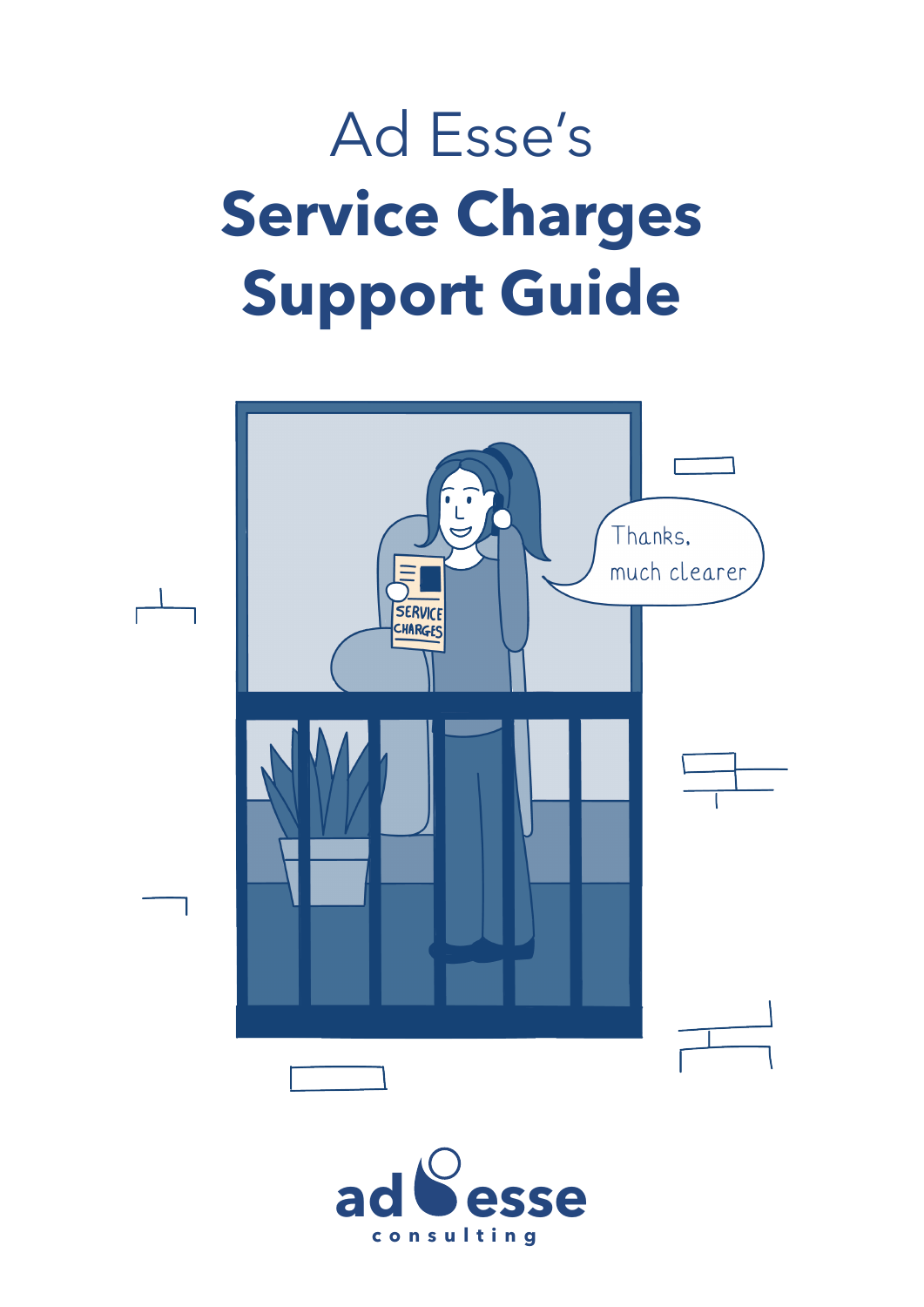### **Context and the challenge**

For many years, service charges have been a challenge for housing providers. Grappling with the changing demands of customers, interpreting leases, meeting legislative requirements, and maximising recovery all require very different skills. It is understandable that organisations have struggled to tackle the problem, too often being put in the 'too hard to do' box.

In social rented stock, the service charge shortfall for 20/21 across all Private Registered Providers with over 1,000 units was 21%. Even reflecting costs which would be covered by the rental element due to tenure, this works out to be approximately 15% - a £280 million annual shortfall. This shortfall would cover the cost of building over 2,400 homes a year.

In leasehold and shared ownership, often the issue is far worse, where data, lease and legislation challenges are amplified, and customers increasingly challenge costs through enquiries, complaints, and first-tier tribunal.

When you then factor in that there are no quick wins with service charges, with improvements often taking a year to see, it is no wonder that organisations are struggling to come to terms with the challenge.

### **Our solution to your requirements**

#### **Let us manage the problem for you**

We have in-house service charge expertise at Ad Esse, that has been both developed over many years and recruited from the housing sector. Our complete support package includes an interim service charge lead who will take responsibility for your organisation's service charges over a period of 6-12+ months and stabilise your team, train your current staff across the organisation in the necessary details of service charges, redesign and embed new effective and efficient processes, and then rather than just making a swift exit, we will continue to coach and mentor your service charge leaders. Below we outline the details of the intervention in more detail.

#### **Free ROI calculation**

We appreciate that improving service charges with us comes at a cost, therefore we are pleased to offer you a free of charge piece of work, up front, to calculate an estimated Return on Investment (ROI) for any service charge work you may be considering undertaking with us to help build a business case. To take advantage of this offer just email hello@ad-esse.com.

#### **Interim lead**

Our service charge expert has 15 plus years' experience in the housing sector and has held leadership roles in home ownership and business transformation. Our expert is available to join your organisation to lead your service charge team for 6, 9 or 12+ months at a time.

Our expert can provide cover where you are looking to recruit experienced service charge leads or provide assurance to more senior directors who lack service charge knowledge and experience.

One of the first jobs the interim lead will do is to develop (or redesign) a service charge strategy, one that sets out the organisational vision for service charges and has customer excellence and recovery maximisation at its core. Beyond this strategy development, their exact responsibilities and role will vary depending on your unique needs, but our expert can fulfil any tasks within the role including but not limited to:

- Executive team coaching in service charges
- Execution of the service charge strategy
- Policy development & implementation
- In-house training and coaching for your existing staff
- Operational set up
- Some elements of process delivery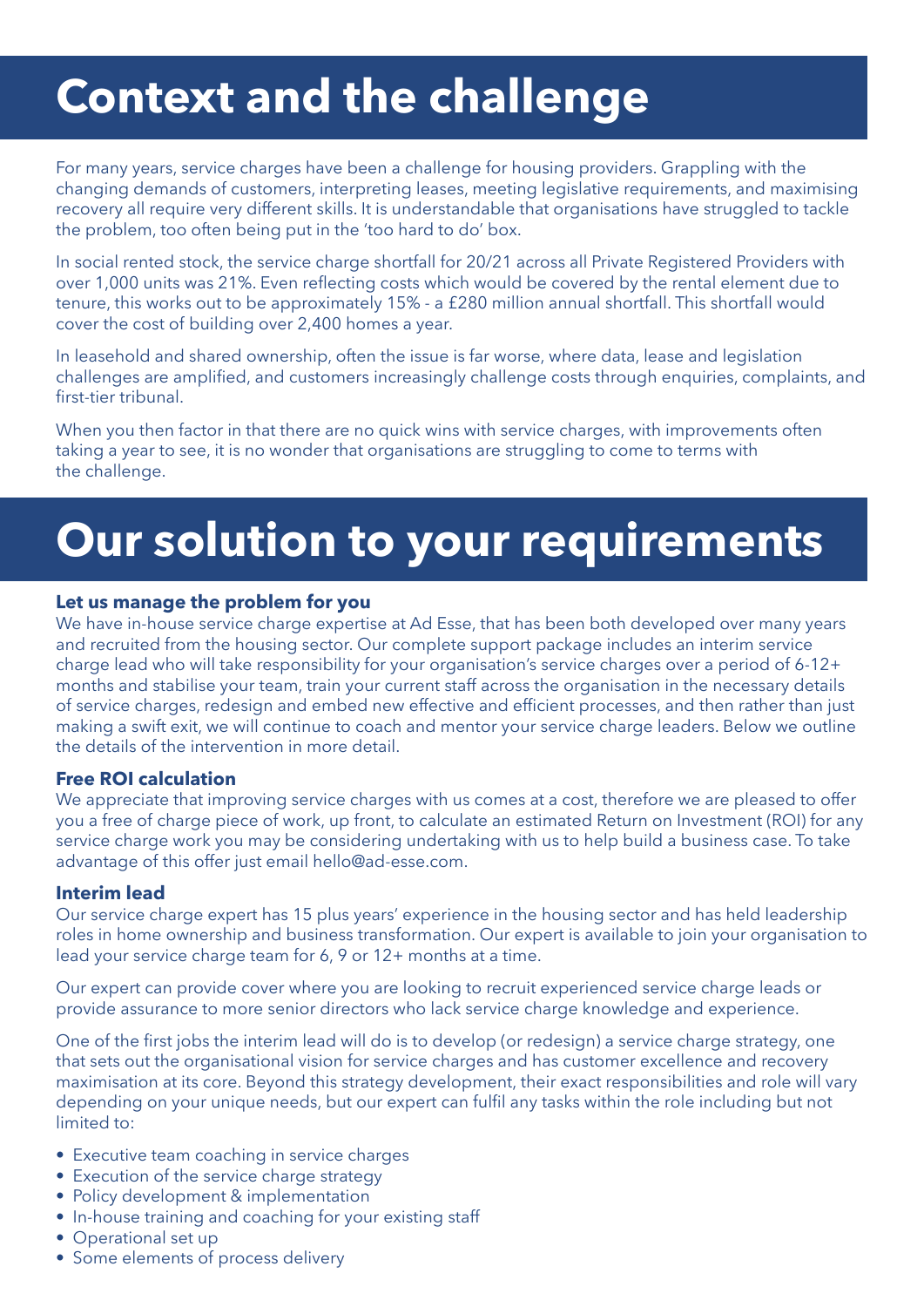Our expert is also able to manage crisis situations, which could involve tribunals, disputes, reputational challenges, managing complaints or FTT cases. Depending on the size of your organisation, and your needs we envisage our expert working with you 2-3 days a week for the duration of his engagement.

#### **Training for your team**

The job market for service charge expertise is competitive, there just aren't enough experts to go around. Our training spans your organisation, so everyone has the required knowledge to make service charges successful. This includes building you a knowledgeable team of service charge experts with the capabilities required to deliver service charge process well and to support the rest of the organisation. Our service charge training is structured into basic, intermediate, and advanced depending on the needs of the individuals. See below for a brief overview of the training we offer.

| Level        | Target audience                                                                                                                     | Content                                                                                                                                                                                           |
|--------------|-------------------------------------------------------------------------------------------------------------------------------------|---------------------------------------------------------------------------------------------------------------------------------------------------------------------------------------------------|
| <b>Basic</b> | Service charge team and leaders,<br>Finance, Housing, Repairs, Home<br>ownership, and Allocations team<br>members Service Managers. | • Basic concepts of service charges.                                                                                                                                                              |
| Intermediate | Service charge team and managers.                                                                                                   | Everything in basic, plus:<br>Basic information about service charge<br>legislation and policy<br>• How to deliver an effective and efficient<br>service charge process                           |
| Advanced     | Service charge team leaders<br>and managers.                                                                                        | Everything in intermediate, plus<br>• Detailed information about legislation<br>How to form and deliver an effective<br>service charge strategy<br>Management and measurement of<br>the processes |
| Executive    | Executive teams and boards.                                                                                                         | • How to maximise recovery<br>• Service charge strategy<br>The existing and future challenges<br>$\bullet$<br>The customer experience                                                             |

#### **Process design and improvement**

Our approach is to work with you to complete a strategic and detailed end-to-end service charges review. Incorporating the setting, calculating, and issuing and recovery of service charges.

It will be a structured, collaborative piece of work with clear leadership commitment, a defined purpose, and measurable outcomes. This involves assessing how value is currently delivered with a view to removing waste activity. Reviews are mostly used to deliver a swift step-change in performance by identifying and implementing improved processes and a more effective operating environment. Ad Esse has a proven record in supporting and delivering successful service charge reviews in housing.

Our methodology for service reviews comprises of four stages, outlined overleaf, that are usually delivered over an 8 to 12-week period. There are milestones between the stages where feedback is provided for key stakeholders of the project, and any key decisions can be made.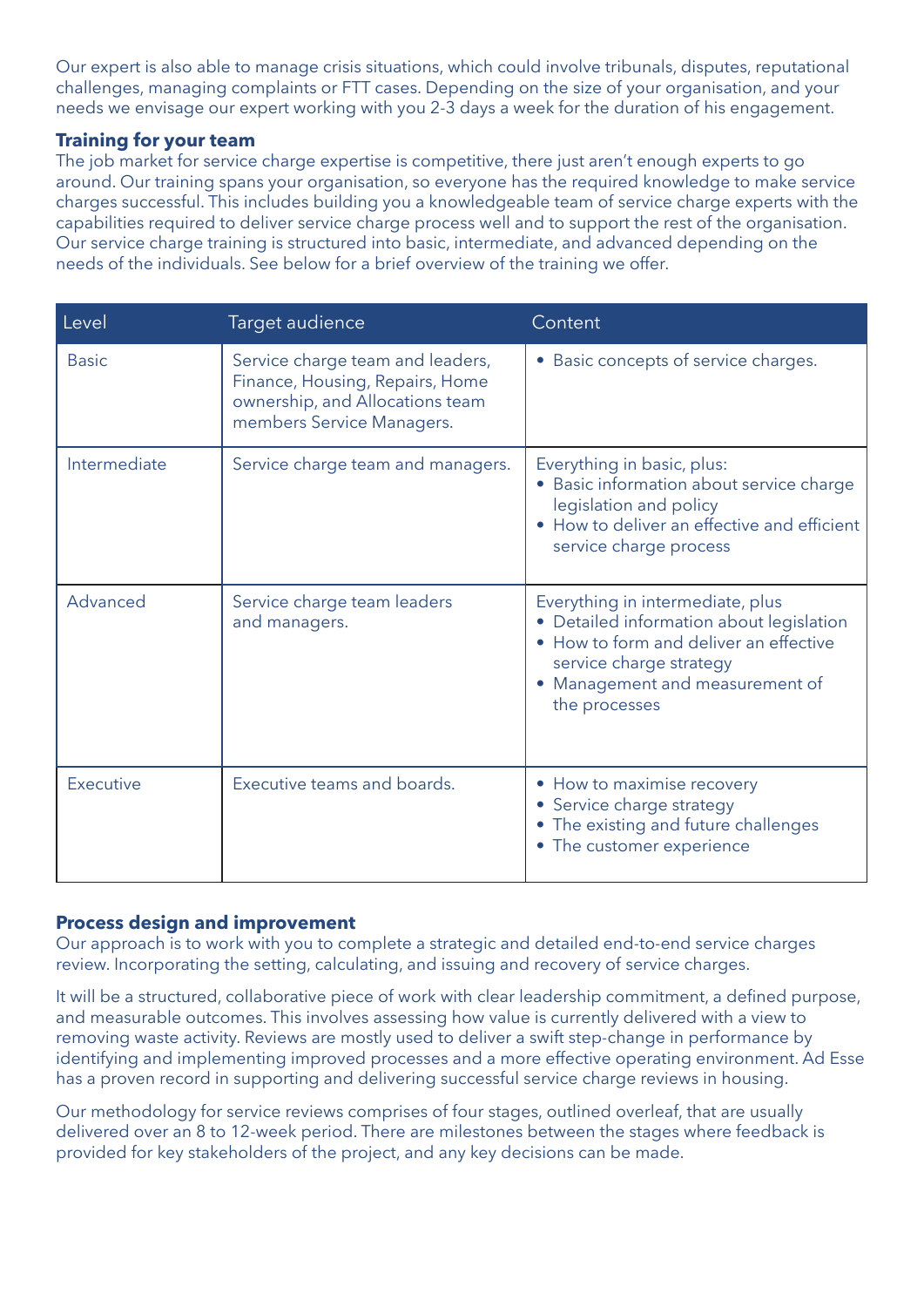

Where an organisation aspires to bring in an IT system to support their service charge processes, we can also help to build the system requirements, assess options, and network you with other organisations using various systems.

#### **Coaching & support**

Once your team is trained and our interim steps back, they will be available to coach and mentor your team and service charge leads through the next iteration of the service charge cycle. Acting as a critical friend and an expert advisor the interim lead mentoring will include structured check-ins and being reactive to queries and requests for support.

#### **Operational support (additional team capacity)**

We have a team of Project & Implementation Managers who are multi-skilled individuals with experience of working with service charge processes and with the teams. They can be used in two ways:

- 1. To provide additional team capacity, where there are specific tasks that need completing but your existing team does not have the capacity or skills to complete the tasks. E.g., auditing leases/tenancy agreements, developing or modifying spreadsheets, capturing future system requirements
- 2. To coordinate and embed your service improvements. All our PIMs are experienced and qualified Agile Project Managers, they will work with you to ensure swift and effective delivery of all and any improvements that need implementing.

#### **Bonus support**

When you work with us to improve service charges you will also benefit from the following, free of charge:

- Updates when there are regulatory (or other) changes
- Free attendance at our specialist webinars which will feature specialist guest speakers covering specific topics
- An annual assessment against a service charge maturity model for organisations, with guidance on how to move to the next stage for each criteria.

#### **Costs**

The majority of our services are delivered at a competitive day rate. The overall cost to you will vary depending on the support you need from us. As part of our ROI calculation, we will provide a detailed proposal tailored to your specific needs, clearly outlining the support we propose and the respective costs.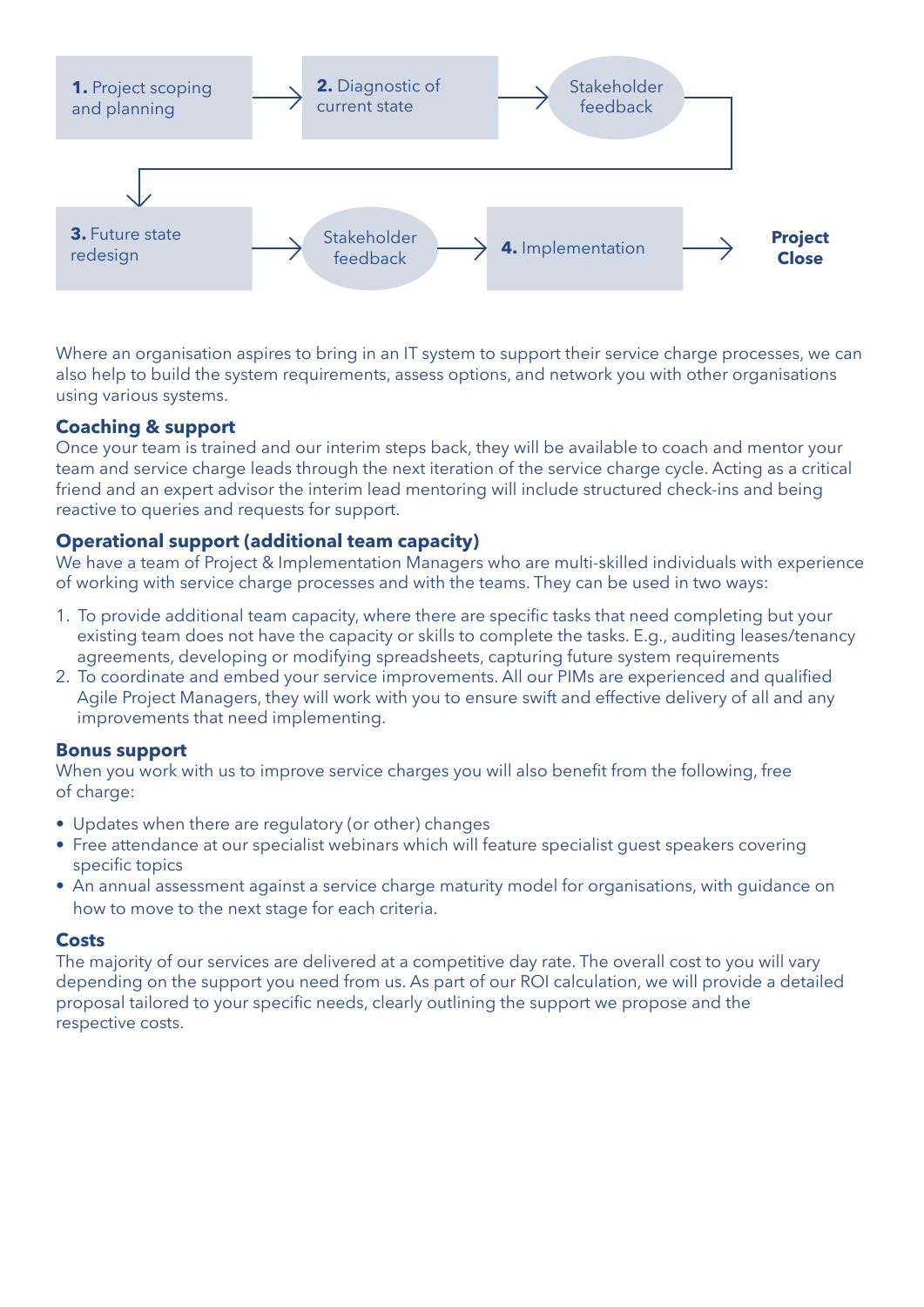## **Why Ad Esse?**

Ad Esse Consulting was formed in 2004 by a group of experienced transformation consultants who wanted to create an organisation that delivered effective and sustainable transformation in the public and not-for-profit sectors. The key principles of our approach derive from many years' experience of working in partnership with our clients to deliver transformation using Lean Thinking.

#### **"Ad Esse professional approach and flexibility enabled us to deliver against our objectives and manage very tight deadlines."** – Tina Mercer, Head of Income, Origin Housing

It is our ability to adapt Lean concepts, not only to the housing sector, but also uniquely for each client, that has produced successes and has allowed us to develop a proven framework that we believe aligns entirely with most client needs and aspirations. We believe that creating continuous improvement is more than simply designing better processes, and we know that any proposed changes will only be properly implemented and sustained if people and leaders really commit. Our secret is how to get leaders and staff to precisely do this. Ad Esse has:

- A group of experienced and mature consultants and experts who can provide the requisite competence required by our clients, not just technical skills but the full set of people skills
- A robust but flexible approach which is tailored to our clients' needs
- A sound understanding of Housing processes and problems. All our consultants have run major Lean programmes as well as individual reviews, including service charges, in housing organisations
- A sound approach for conducting diagnostic and service reviews that produces improvement swiftly with minimal disruption
- Effective training materials and a sound approach to learning and transferring skills so that we can build on the training clients already have and ensure that they are left with the in-house capability to continuously improve.

We have now worked with more than 50 social housing providers where our work has ranged from small single service reviews, for example a service charges review at Poplar HARCA, through to full Lean transformations at A2Dominion, Southern Housing, mhs homes, Sutton Housing, Family Mosaic, East Thames Group, Citizen and One Housing. The size of housing association has varied from about 5,000 properties to over 80,000. We have also worked with housing departments in local authorities, which adds to our understanding of the social housing arena and have worked in adult social care and criminal justice, where social housing is a critical component of care.

We are more than happy to provide referees' contact details should you wish to talk to existing or previous clients.

#### **Sample results from service charge reviews in other housing organisations:**

- 19% reduction in account adjustments
- 8% increase in service charge collection
- 5% increase in satisfaction with cross-team relationships
- 85% reduction in the time taken to produce inspection packs
- Arrears down £736k
- 80% queries resolved within one week
- 99% reduction in annual service charge queries (700 down to 7)
- Complaints down 40%
- £500k savings by removing Section 20 write offs

#### **Other service charge review clients:**



a<sub>2dominion</sub>

### **One Housing**